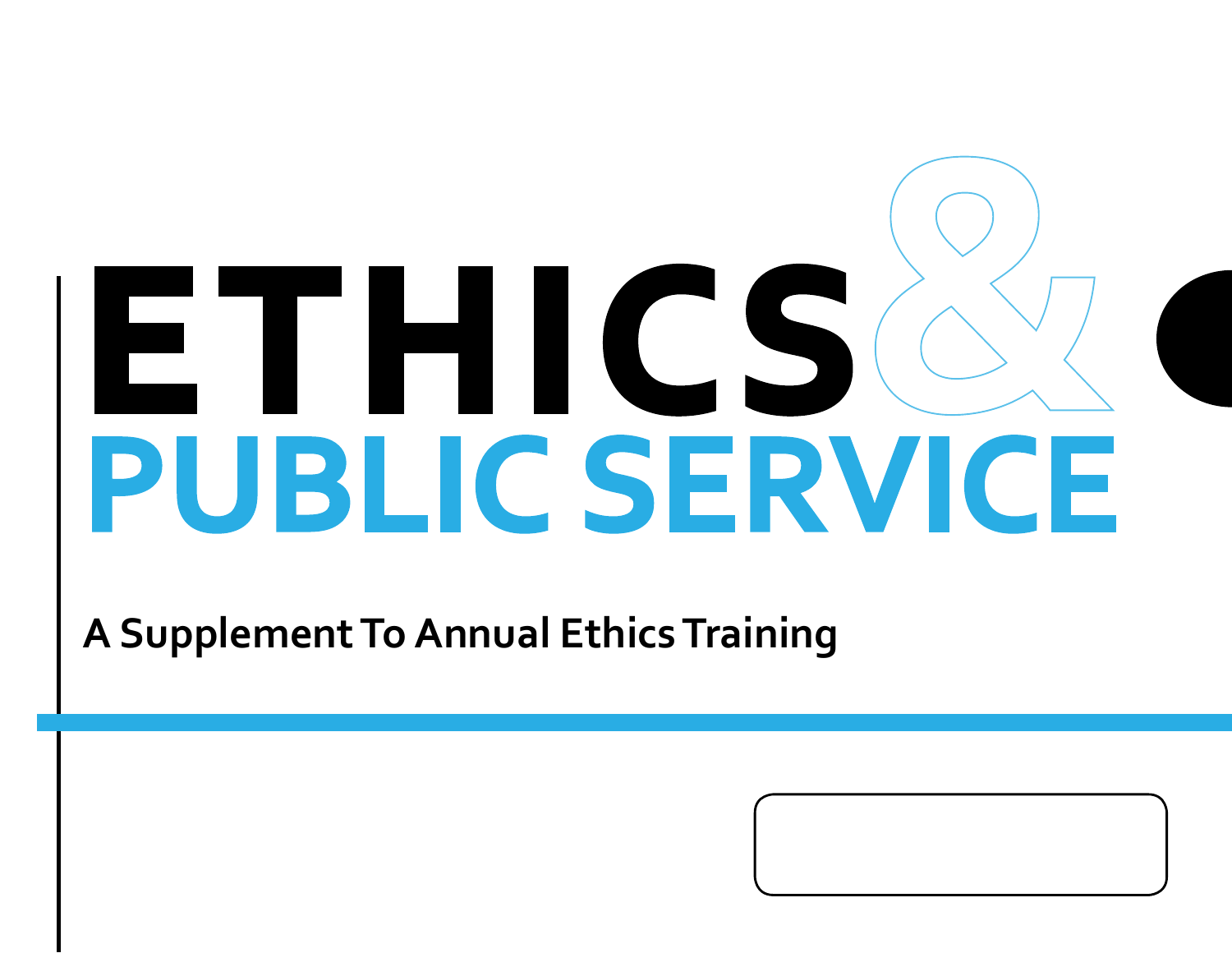## **GENERAL PRINCIPLES OF ETHICAL CONDUCT**

We begin with a set of General Principles of Ethical Conduct. These Principles broadly require us to respect the rule of law, not to misuse our public positions for our own or others' private gain, and to be responsible in the use of our time and resources. In other words, they require loyalty to law, selfless service, and responsible stewardship.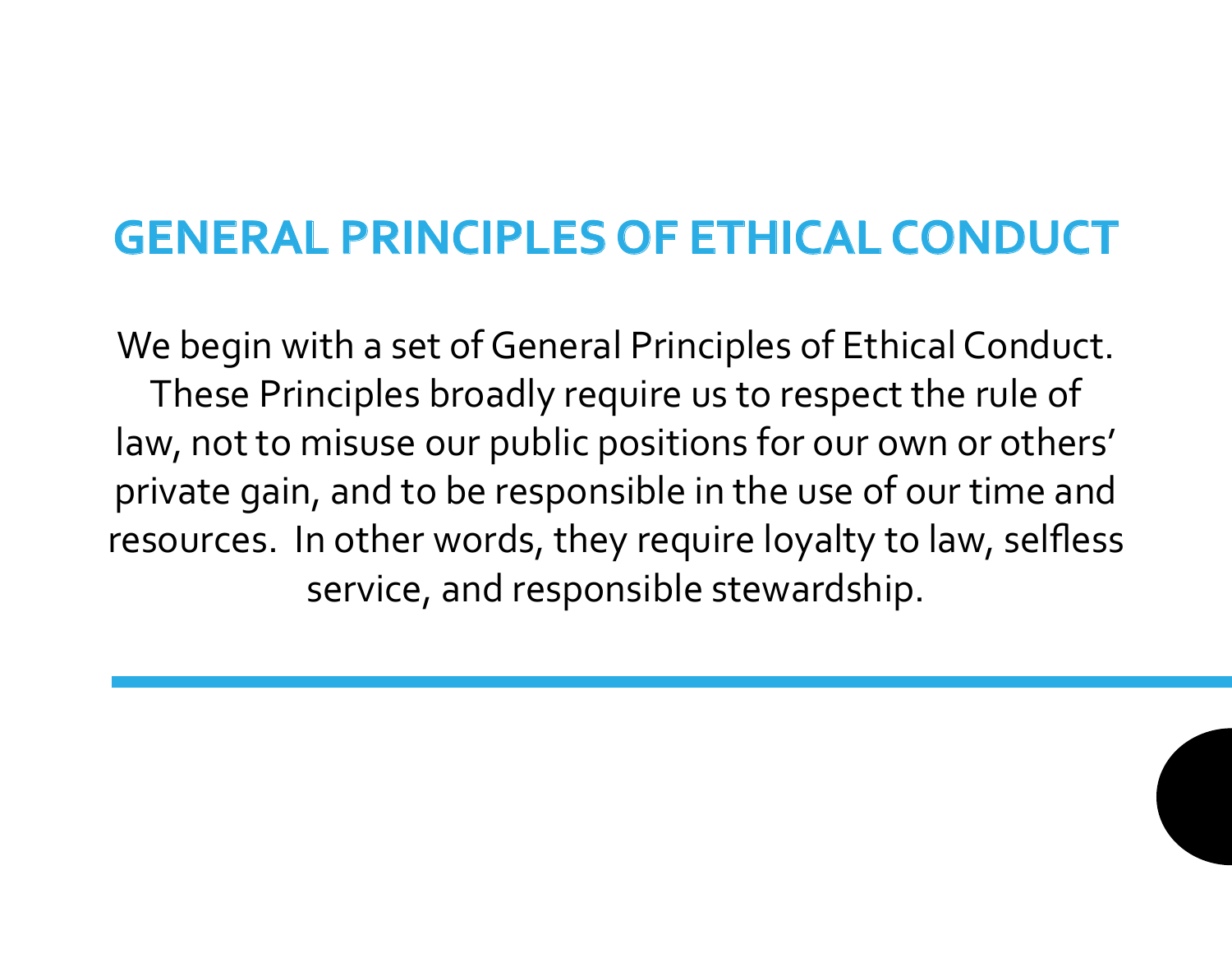# *Loyalty to Law*

*We each have taken a solemn oath—to support and defend the Constitution. In all things, we uphold the Constitution and the oath we take. We fulfill this oath by respecting the rule of law—by adhering to all legal authorities in the work we perform and as citizens.* 

*We also ensure that others follow the law—by disclosing waste, fraud, abuse or corruption when we see it, and by supporting disclosures by others. We hold each other and ourselves accountable, knowing that transparency and honesty are the surest ways to avoid conflicts and imbue public confidence.*

#### **Applicable Principles of Ethical Conduct**

**Public service is a public trust, requiring employees to place loyalty to the Constitution, the laws and ethical principles above private gain. As an executive branch employee, you are required to:**

- satisfy in good faith your obligations as citizens, including all just financial obligations (such as paying taxes).
- adhere to all laws and regulations that provide equal opportunity for all Americans regardless of race, color, religion, sex, national origin, age, or handicap.
- avoid any actions creating the appearance that you are violating the law or the ethical standards.

**Further,you shall not make any unauthorized commitments or promises purporting to bind the Government.**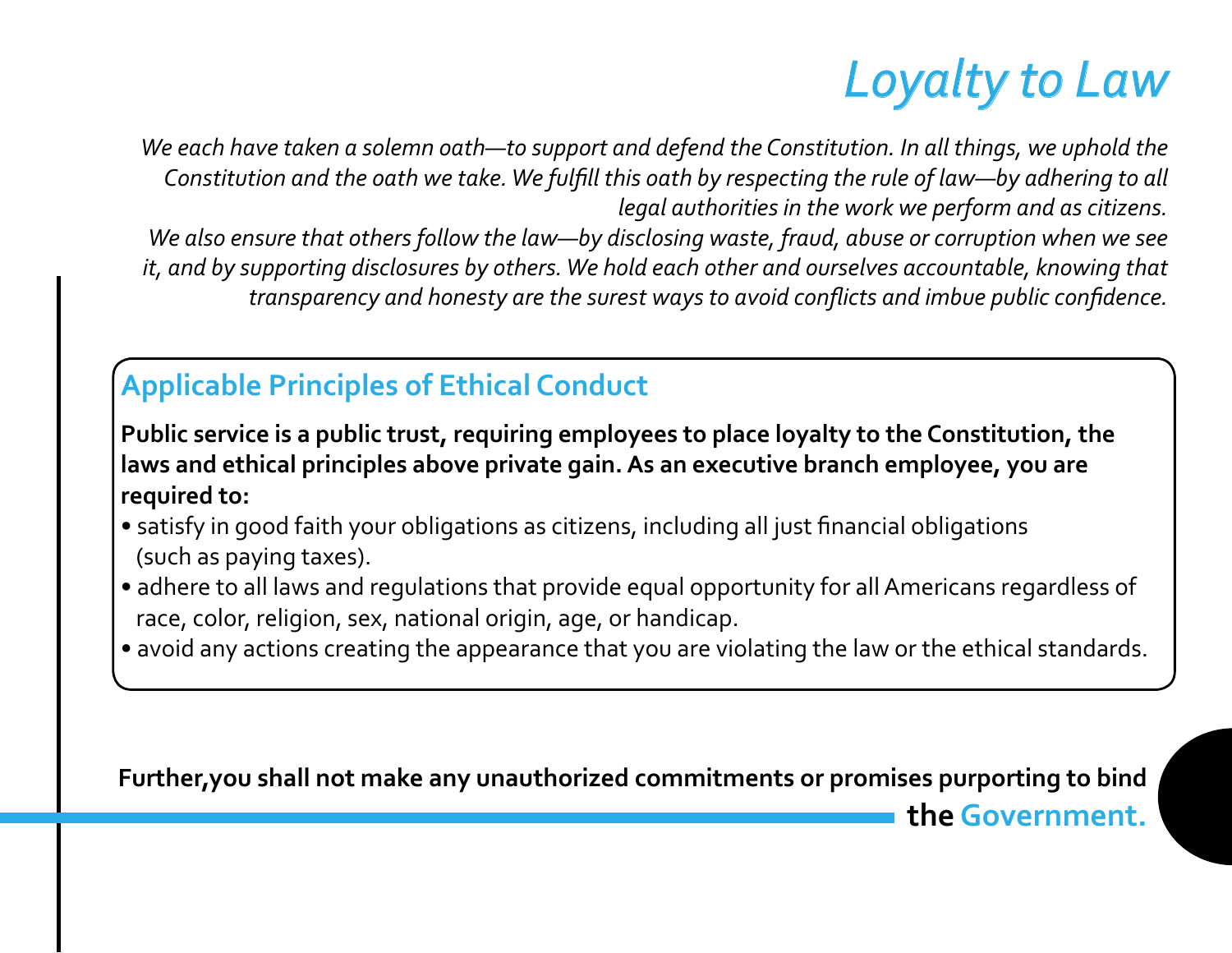## *Selfless Service*

*Public service is a profession—for some, a calling—that involves a duty to something larger than ourselves. We must always act, and appear to act, with our nation's interests before our own. We not only put forth an honest effort in our work, but we do not seek personal advantage for ourselves or others. We hold ourselves to the highest standards, knowing that even the question of impropriety is sometimes enough to undermine good work.*

#### **Applicable Principles of Ethical Conduct**

**As an executive branch employee, you are required to act impartially and not give preferential treatment. Further, you shall not:** 

- hold financial interests that conflict with the conscientious performance of your Government duties.
- engage in financial transactions using nonpublic Government information or allow the improper use of such information.
- solicit or accept anything of value from anyone seeking official action from, doing business with, or conducting activities regulated by your agency, or who may be affected by the performance or nonperformance of your duties.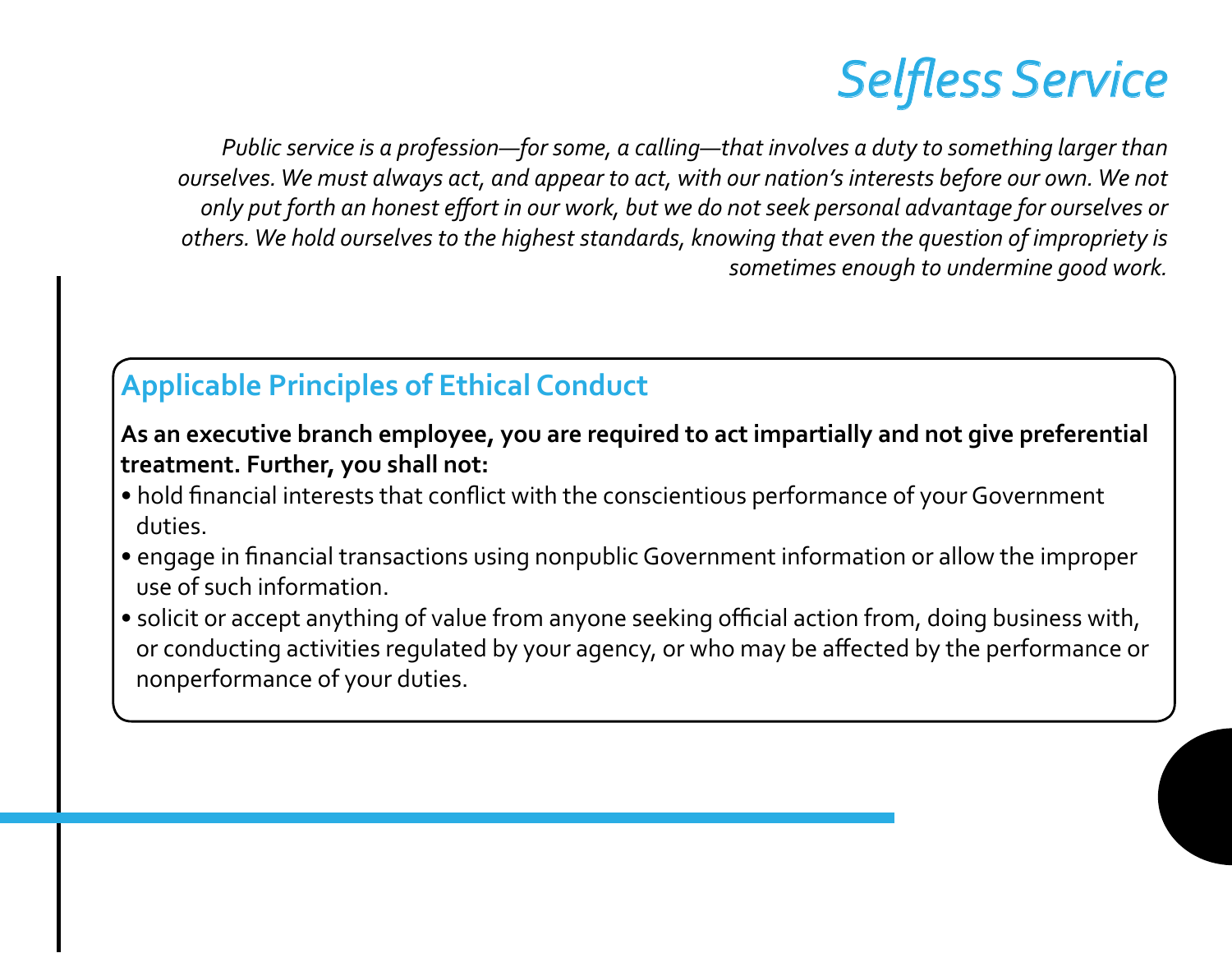## *Responsible Stewardship*

*Monies, property, information and other governmental resources are entrusted to us. They do not belong to us personally. We honor our commitment to the American public by using these resources wisely and only to accomplish the work of the United States Government.*

#### **Applicable Principles of Ethical Conduct**

#### **As an executive branch employee, you are required to:**

- put forth honest effort in the performance of your Government duties.
- protect and conserve Government property and not use it for other than authorized activities.
- disclose waste, fraud, abuse, and corruption to appropriate authorities.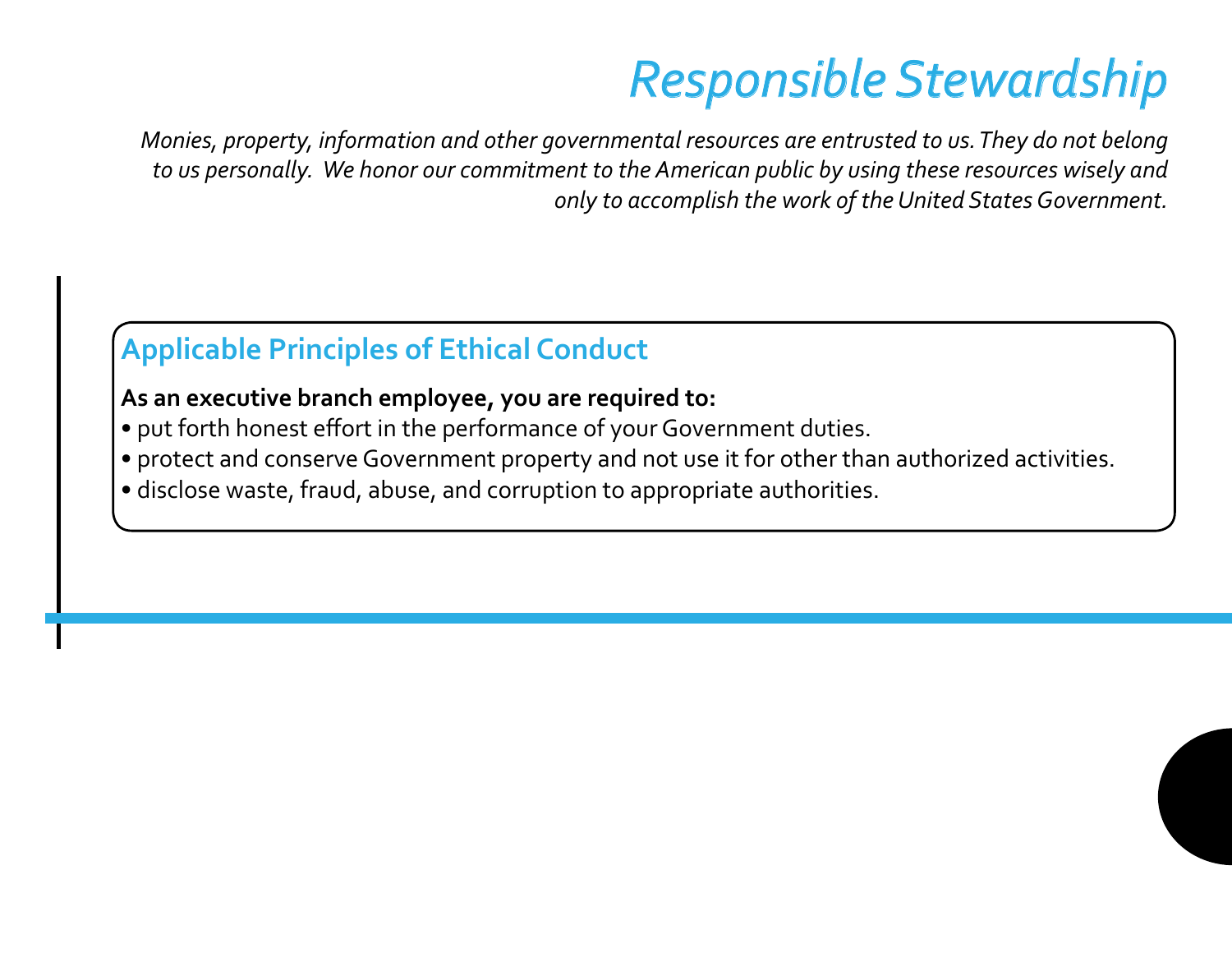### **THE STANDARDS OF ETHICAL CONDUCT**

The General Principles provide a foundation for ethical conduct. However, to ensure consistency and fairness in the way we deal with similar ethical issues across the executive branch, there are several specific and enforceable standards that we all must abide by. These Standards of Ethical Conduct, which are introduced below, contain specific requirements in areas where executive branch employees are likely to encounter ethical dilemmas.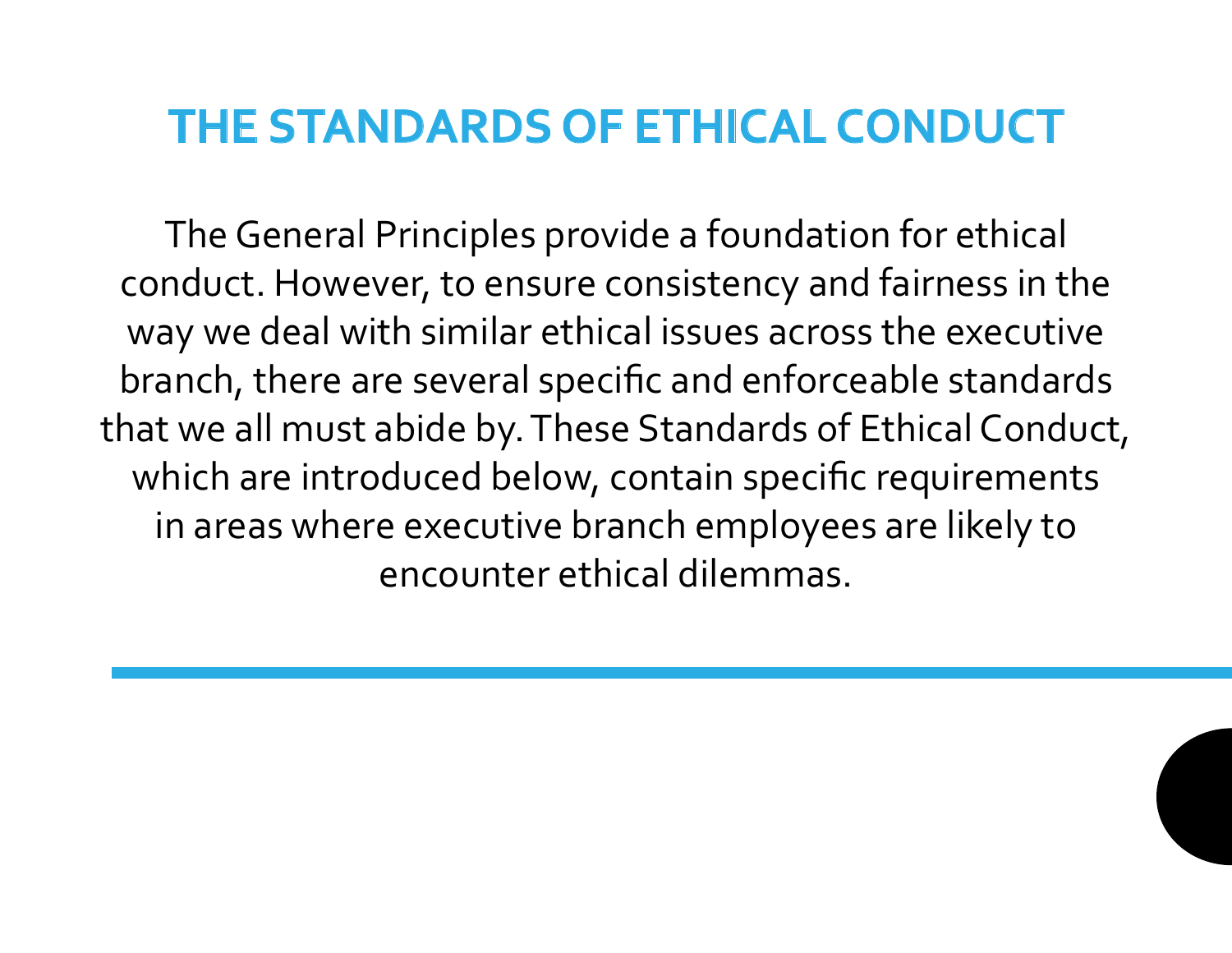# *Standards of Ethical Conduct*

**Use of Government Position.** *As an employee, you cannot use your position with the Government for your own personal gain or for the benefit of others.* 

**Conflicting Financial Interests.** *You are prohibited from working on Government matters in which you, your spouse or minor child, or certain others have a financial interest.*

**Impartiality.** *In general, you should not act on a Government matter if a reasonable person who knew the circumstances of the situation could legitimately question your impartiality.*

**Seeking Other Employment.** *If you are seeking other employment – either a future position or parttime work performed in your off-duty hours – you may not work on particular matters that would affect the prospective employer's financial interest.*

**Outside Activities.** *You may not engage in outside employment or other activity if it conflicts with your official duties or violates a law or regulation.*

**Gifts from Outside Sources.** *Generally, you may not accept gifts that are given because of your official position or that come from certain "prohibited" sources.*

**Gifts Between Employees.** *Generally, you cannot give a gift to your official superior. Also, you generally cannot accept a gift from another employee who earns less pay.*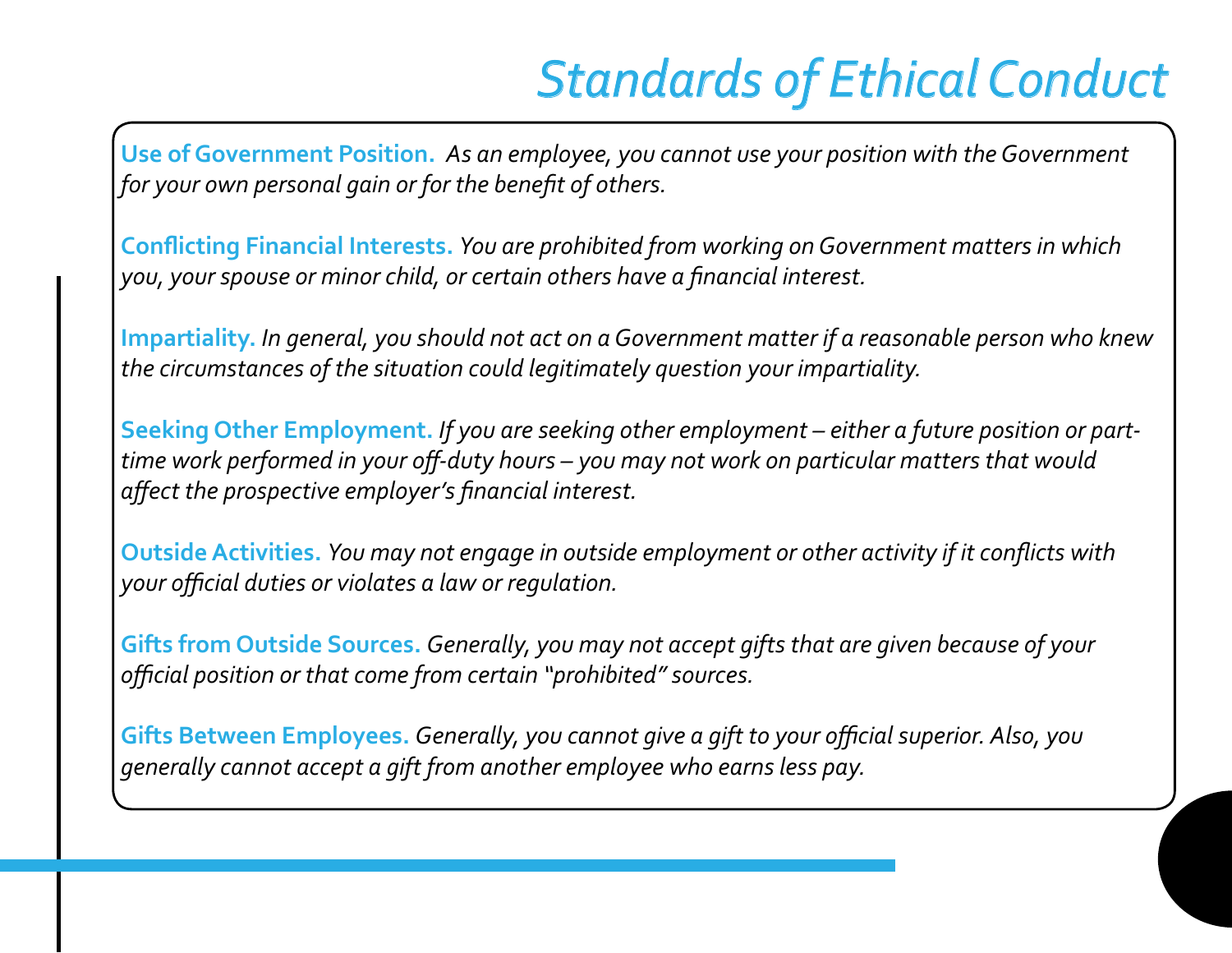## **CRIMINAL CONFLICT OF INTEREST LAWS**

The conduct of executive branch employees is governed not only by the Standards of Ethical Conduct, but also by various other laws and legal authorities. The criminal conflict of interest laws, which are introduced below, prohibit specific types of conduct. It is particularly important to be aware of these laws because a violation could subject you to criminal penalties, including jail time.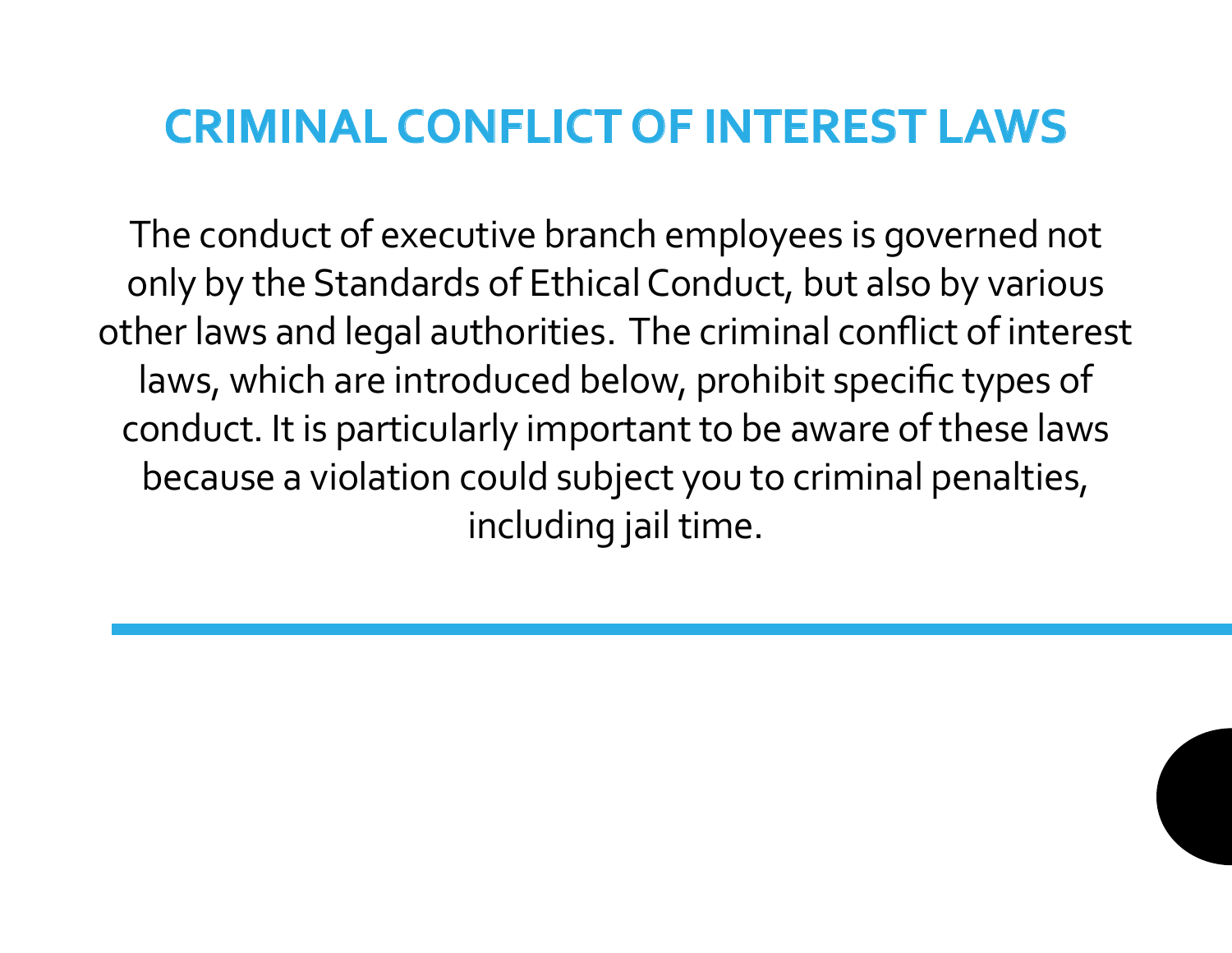# *Criminal Conflict of Interest*

**Conflicting Financial Interests (18 U.S.C 208).** *You are prohibited from working on Government matters in which you, your spouse or minor child, or certain others have a financial interest. (Note: This prohibition is also discussed in the Standards of Ethical Conduct.)*

**Supplementation of Salary (18 U.S.C 209).** *You may not be paid by someone other than the United States for doing your Government duties.*

**Bribery (18 U.S.C 201).** *You are prohibited from accepting gratuities or bribes to influence your Government actions.*

**Compensation in Matters Affecting the Government (18 U.S.C 203).** *You are prohibited from receiving compensation for representational activities involving certain matters in which the United States is a party or has a direct and substantial interest.*

**Activities in Claims and Other Matters Affecting the Government (18 U.S.C 205).** *You are generally prohibited from certain involvement in claims against the United States, or from representing another before the Government in matters in which the United States is a party or has a direct and substantial interest.*

**Restrictions on Former Employees (18 U.S.C 207).** *After you leave Government service (or leave certain high-level positions), you may encounter limitations on certain proposed activities.*